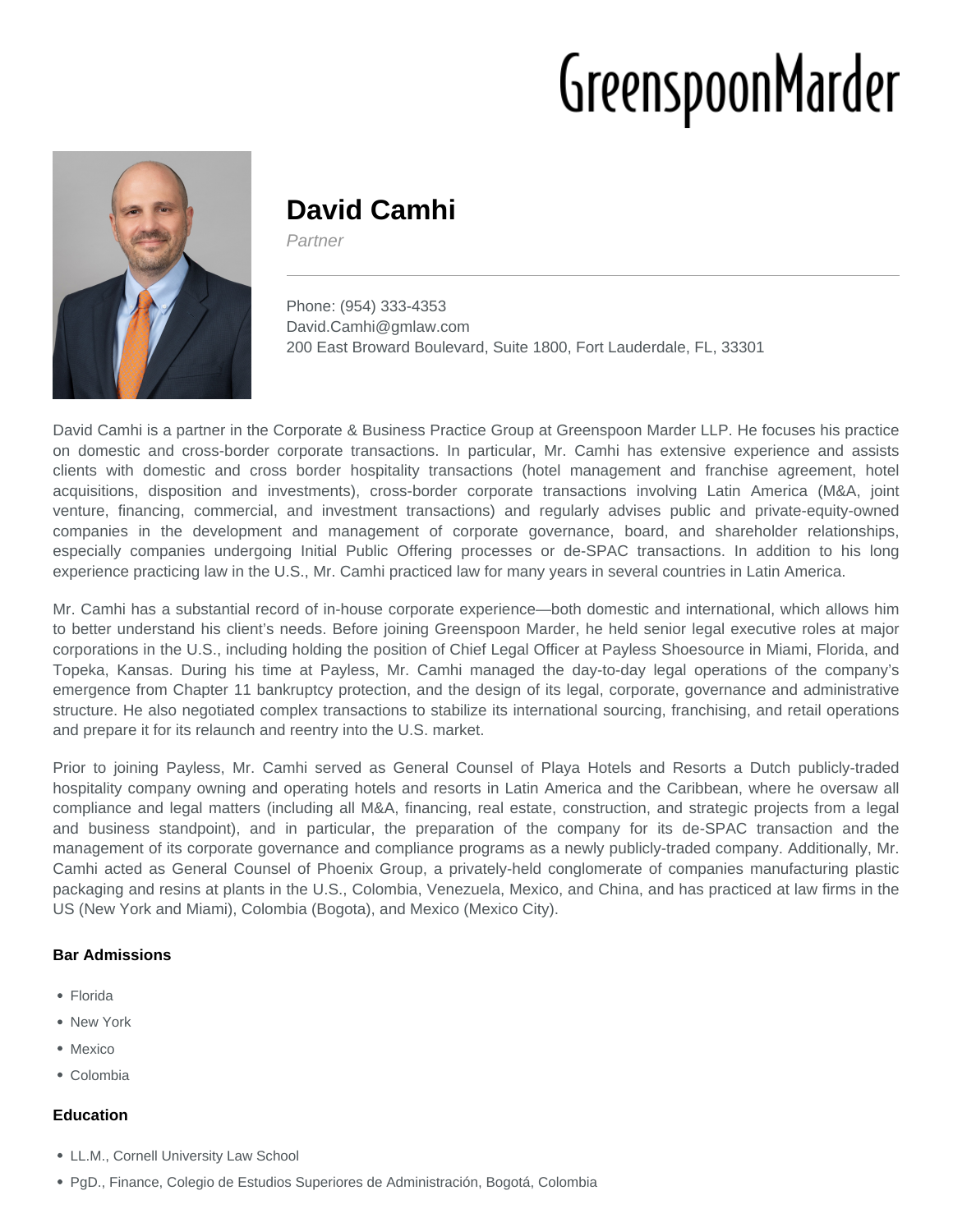LL.B., Universidad de los Andes, Bogotá, Colombia

#### **Language**

• Spanish

#### **Practice Areas**

- Corporate
- Latin America
- International
- Real Estate
- Hospitality, Alcohol & Leisure Industry Group

#### **Representative Experience**

- Represented a newly-launched major hotel brand in the development of its hotel management and ancillary agreement forms, and in the negotiation of several hotel management agreements across the globe.
- Represented de owner of a newly-built major resort in the Dominican Republic in the negotiation of a license agreement with a wellknown lifestyle brand, the renegotiation of its hotel management agreement and the purchase of the equity interests of a minority investor.
- Represented a major independent hotel operator in the development of its forms of hotel management, residential management and ancillary agreements for use in Latin America.
- Represented a major independent hotel operator in the negotiation of management agreements for mixed-use projects in Mexico.
- Represented a global footwear company in the sale of certain existing trademark license rights for \$20 million in cash, and the entering into a replacement licensing agreement. Advised the client in the structuring of the transaction and the definitive agreements.
- Represented a Dutch company in the acquisition of a hospitality company in Jamaica for approximately \$325 million in cash and stock. The acquisition included several branded and non-branded hotels and a mixed-use property that was part of a multi-building condominium, which required the structuring and documentation of the separation of the facilities to be used as part of an allinclusive hotel and those that would remain for the use of owners. Advised the client in connection with the tax and business structure of the transaction and the definitive agreements.
- Represented a private-equity owned hospitality company in the repurchasing of a 23% interest in the company owned by its Spanish sponsor, payable via the transfer of several hotel properties owned by the company in Mexico and the Dominican Republic. The transaction required the refinancing of the company's debt (approximately \$535 million) as it was guaranteed by the Spanish sponsor. Advised the client with corporate governance matters, negotiation strategy, definitive documents, including refinancing of existing debt.
- Represented an international hospitality company in its merger with a publicly traded SPAC and its transition as a publicly traded company (NASDAQ). Advised on all disclosure documents and filings, the definitive agreements and closing and post-closing matters.
- Represented a Spanish company in the acquisition of a hospitality company with several hotels and management operations in Mexico for approximately \$412 million in cash and stock. Advised client on all matters related to the transaction, including the definitive agreements and tax strategy.
- Represented a hospitality company in the entering into strategic alliance agreements with two major US hotel chains, granting the parties certain preferential and first refusal rights for the branding and management of future properties. Advised on the initial term sheets and the definitive agreements
- Represented an international hospitality company in the determination of the structure of its international hotel-management operations, the drafting of the form of management agreements and the negotiation of the agreements for several properties.
- Represented a global footwear company in a licensing transaction for the branding of an online portal featuring third-party retail offers. Advised client on all transaction documents.
- Represented a client in the negotiation of a multi-tranche \$75 million syndicated loan facility. Advised client on business aspects and covenant details of the credit agreement.